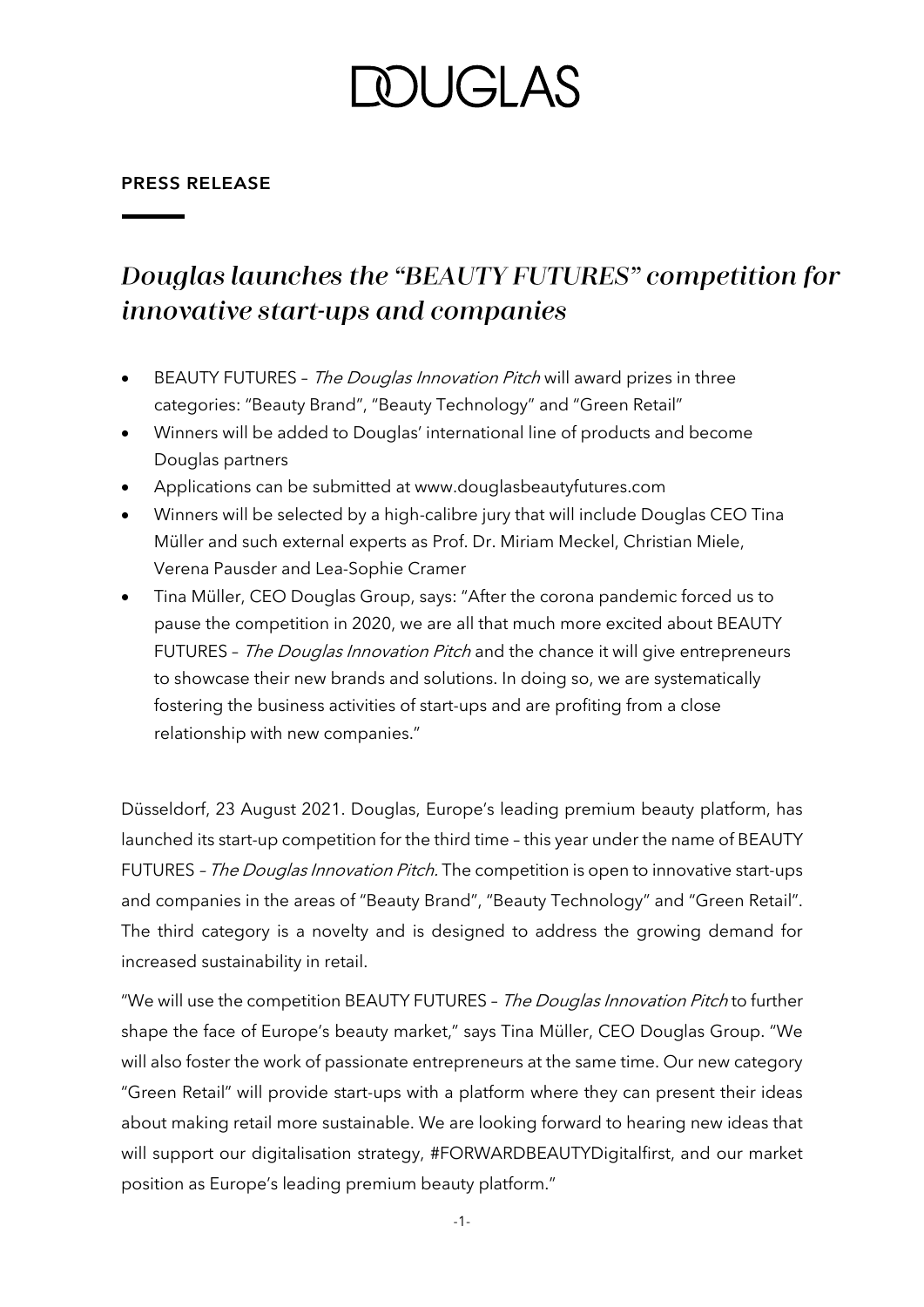### **DOUGLAS**

Within the "Beauty Brand" category, Douglas is searching for revolutionary product ideas in the areas of skin care, make-up, fragrance, nutritional supplements and hair care that could become meaningful additions to Douglas' line of products. The "Beauty Technology" category will recognise unique ideas that will enhance the Douglas Customer Experience and reshape the company's relationship with its customers. These technologies could focus on data management, AI or AR and be used in company's stores, online shop, app or social media. By adding the new category "Green Retail", Douglas has initiated a search for start-ups that are developing pacesetting solutions that will make retail increasingly sustainable – in Douglas' stores, E-Commerce, purchasing or logistics.

The high-calibre jury will consist of members of Douglas' management and external personalities. The judges will include Tina Müller, CEO Douglas Group, Beate Fastrich, Business Angel and Early Stage Investor, Prof. Dr. Miriam Meckel, Co-founder, CEO and publisher at ada, Christian Miele, President of the Federal Association of German Startups and a partner at Headline, Verena Pausder, Start-up founder and author and Lea-Sophie Cramer, Entrepreneur and Angel Investor.

Prof. Dr. Miriam Meckel, Co-founder, CEO and publisher at ada, expresses her excitement about the competition: "Fostering young, innovative companies is something that is close to my heart. I can't wait to be on the jury of BEAUTY FUTURES - The Douglas Innovation Pitch."

The winning idea submitted in the "Beauty Brand" category will receive the unique opportunity to be included in the international product assortment of Douglas stores and the company's online shop. Following a review process, the winners of the other two categories will have an opportunity to integrate their solutions into the company's online shop, stores or the Douglas ecosystem.

One of the winning ideas for the challenge held in 2018 was "BEARS WITH BENEFITS". These gummy bears are filled with the beauty vitamin biotin, an active ingredient that optimally supports skin, hair, nails and the entire immune system. The brand has enjoyed tremendous success since joining the Douglas' line of products and is a true success story. "Our working relationship with Douglas and Tina Müller has raised our brand to a completely new level and given us an opportunity to reach millions of customers across Europe with our brand and products," say Lena Hien and Laurence Saunier, the Cofounders of BEARS WITH BENEFITS. "This really helped us to completely tap the brand's